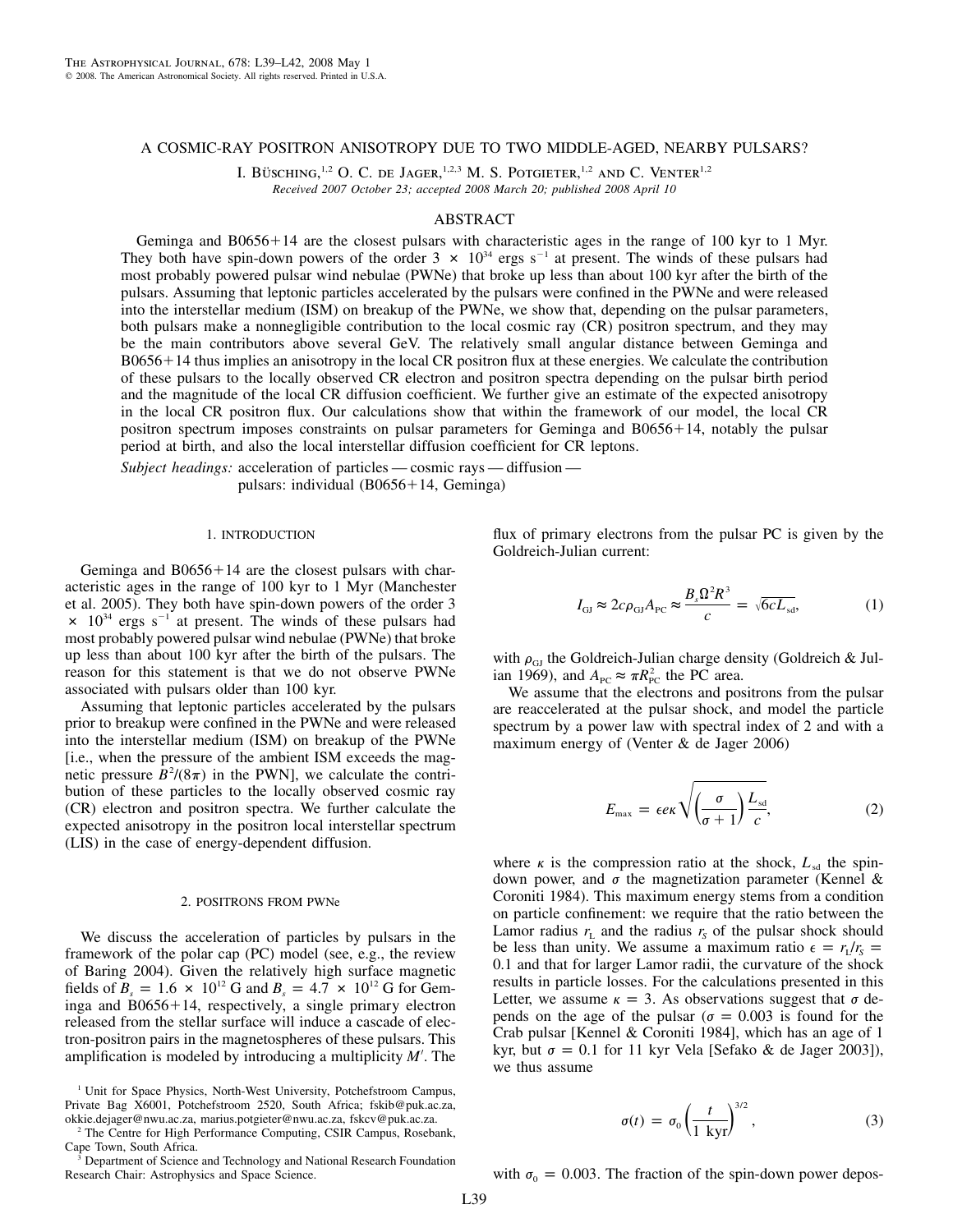ited in particles can be written in terms of the magnetization parameter  $\sigma$  (Buesching et al. 2008):

$$
\eta_{\text{part}} = f \, \frac{1}{1 + \sigma} \,. \tag{4}
$$

Here we introduce a geometry factor  $f = \Omega_{\text{acc}}/(4\pi)$ , as  $\sigma$  is supposed to be significantly less than unity (Kennel & Coroniti 1984), implying a large  $\eta_{part}$ . Without f, from equation (4)  $\eta_{\text{part}}$  is of the order unity for  $\sigma \ll 1$ . This however is in contradiction with observations, indicating  $\eta_{part} \ll 1$ , as found, e.g., for the Vela PWN (Sefako & de Jager 2003). We adopt  $f =$ 1/2.

At any time the conditions

$$
\int_{E_{\min}}^{E_{\max}} Q'(E, t) dE = \frac{M'I_{\rm GJ}}{e}, \qquad (5)
$$

$$
\int_{E_{\min}}^{E_{\max}} Q'(E, t) E dE = \eta_{\text{part}} L_{sd}(t)
$$
 (6)

have to hold (Sefako & de Jager 2003), where  $Q'(E, t)$  =  $K/E^{-2}$  is the assumed particle spectrum at the pulsar wind shock.  $E_{\text{min}}$  is assumed to be similar to the inferred value of the Crab. A value of 100 MeV is adopted.

For a nondecaying pulsar magnetic field (i.e.,  $\dot{P}P^{n-2} =$  $\dot{P}_0 P_0^{n-2}$ ), the time evolution of  $L_{sd}$  is given by Rees & Gunn (1974):

$$
L_{sd}(t) = L_{sd,0} \left( 1 + \frac{t}{\tau_0} \right)^{-(n+1)/(n-1)}, \tag{7}
$$

with  $n = 3$  representing a dipolar magnetic field and  $\tau_0 =$  $P_0/[(n-1)P_0]$ , where  $P_0$  is the birth period and  $P_0$  the period's time derivative at pulsar birth. (The subscript "0" denotes quantities at pulsar birth.) These quantities are connected to the spin-down luminosity at birth via

$$
L_{\rm sd,0} = \left| -\frac{4\pi^2 I \dot{P}_0}{P_0^3} \right| \,. \tag{8}
$$

We assume that the particles are confined in the PWN for a time *T*, after which the PWN breaks up and releases them into the surrounding ISM. The time evolution of the particle spectrum  $Q(E, t)$  inside the PWN is described by

$$
\frac{\partial Q(E,t)}{\partial t} - Q'(E,t) = \frac{\partial}{\partial E} [B_{\text{PWN}}(t)^2 E^2 Q(E,t)],\tag{9}
$$

where we assumed a decaying magnetic field in the PWN

$$
B_{\text{PWN}}(t) = \frac{1200}{(1 + t/\text{kyr})^2} \ \mu\text{G.}
$$
 (10)

This parameterization for *B* is justified as follows. After 10 to 20 kyr, the PWN field strength is already of the order of 5  $\mu$ G as observed by HESS from a number of PWNe (see, e.g., de Jager 2008), and after ∼100 kyr we expect that the ISM pressure will randomize the PWN field structure, leading to relatively fast diffusive escape of charged particles from the nebula. Although the actual age for breakup is difficult to estimate, we assume to a first order a number of less than 100 kyr. *GLAST* observations of a limiting age for mature PWNe may shed more light on this epoch of breakup (de Jager 2008).

Equation (9) can be solved using the Green's function formalism. The particle spectrum at time *T* is given by

$$
Q(E, T)
$$
  
=  $\int_0^T Q'(E_0, t_0) E_0^2 E^{-2} \Theta(E_0 - E_{\text{min}}) \Theta(E_{\text{max}} - E_0) dt_0,$  (11)

where  $\Theta$  is the Heaviside step function and

$$
E_0 = \frac{E}{E \int_l^{\tau_0} B_{\text{PWN}}(t')^2 dt' + 1}.
$$
 (12)

Our model predicts  $\approx$  equal numbers of positrons and electrons to be accelerated by pulsars; thus equation (11) also describes the source function for CR electrons.

### 3. PROPAGATION OF CR POSITRONS AND LOCAL ANISOTROPY

The propagation of CR electrons and positrons in case of the diffusion coefficient *k* being spatially constant is described by

$$
\frac{\partial N}{\partial t} - S = k\Delta N - \frac{\partial}{\partial E} (bN) , \qquad (13)
$$

where *N* is the differential number density, *S* the source term,  $\Delta$  the Laplacian operator, and *b* the rate of energy losses. For a functional form of the diffusion coefficient  $k = k_0 E^\alpha$ , with  $\alpha = 3/5$  and the energy losses  $b = b_0 E^2$  (i.e., synchrotron and inverse Compton losses), one can find a Green's function solving equation (13) in the literature (Berezinskii et al. 1990). It is given by

$$
G(\mathbf{r}, \mathbf{r}_0, E, E_0, t, t_0)
$$
  
=  $\delta \left[ t - t_0 - \frac{1}{b_0} (E_0^{-1} - E^{-1}) \right] \frac{\exp [-(\mathbf{r} - \mathbf{r}_0)^2/\lambda]}{b(\pi \lambda)^{1.5}},$  (14)

with

$$
\lambda = 4 \frac{k_0 (E^{\alpha - 1} - E_0^{\alpha - 1})}{(1 - \alpha) b_0}.
$$
 (15)

Thus, the solution of equation (13) is given by

$$
N = \int \int \int \left[ G(\mathbf{r}, \mathbf{r}_0, E, E_0, t, t_0) Q(E_0) \times \delta(t_0 - t_i) \delta(\mathbf{r}_0 - \mathbf{r}_i) dE_0 dt_0 dr_0 \right], \quad (16)
$$

where  $Q(E_0)$  is given by equation (11), and r and t are the place and time of injection, respectively. We note that the en-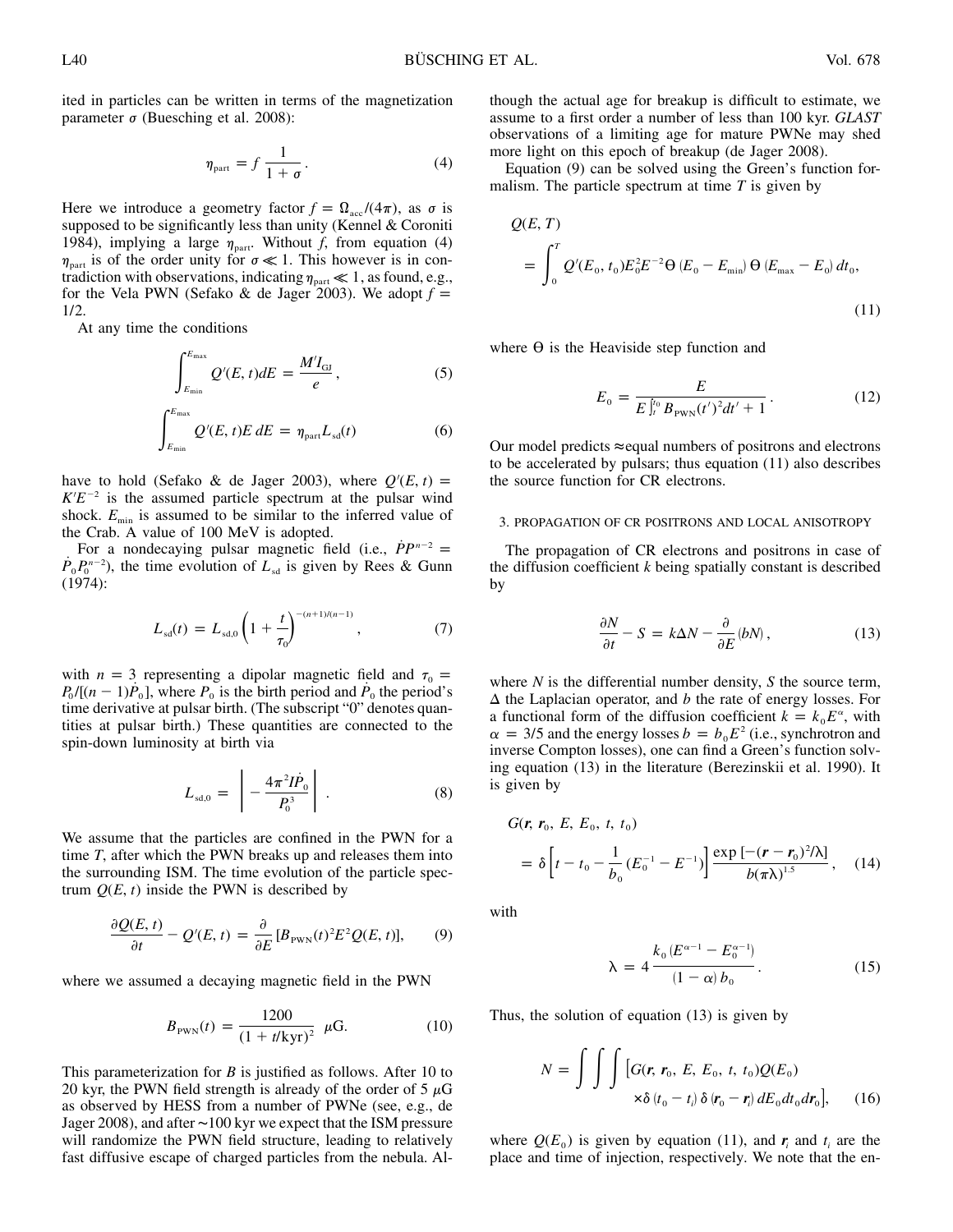

Fig. 1.—*Left*: Contribution of Geminga to the positron LIS for  $k_0 = 0.1$  kpc<sup>2</sup> Myr<sup>-1</sup> and  $P_0 = 40$  ms,  $T = 20$  kyr (*long-dashed line*),  $P_0 = 40$  ms,  $T = 60$  kyr (*dot-dashed line*), and  $P_0 = 60$  ms,  $T = 20$  kyr (*dashed line*) on top of an isotropic background (*solid line*). The thin lines mark the combined spectra (pulsar contribution plus background), whereas the thick lines give the contribution of the pulsar alone. Also shown are data from Boezio et al. (2000) (*diamonds*) and DuVernois et al. (2001) (*triangles*). *Right*: The expected local anisotropy in the case where only Geminga contributes to the LIS (*thick lines*), and in the case where Geminga contributes on top of an isotropic background positron flux (*thin lines*) as given by Barwick et al. (1998) (*solid line in left panel*). The line styles correspond to the cases as given for the left panel. The thick-dashed and long-dashed lines coincide.

ergy  $E$  of a particle at time  $t$  is linked to its energy  $E_0$  at injection by

$$
E_0 = E/[(t - t_i)b_0E + 1].
$$
 (17)

The anisotropy in the CR flux can be calculated in the context of diffusion as (Ginzburg & Syrovatskii 1964)

$$
\delta = \frac{I_{\text{max}} - I_{\text{min}}}{I_{\text{max}} + I_{\text{min}}} = \frac{3 k |\nabla N|}{c N},
$$
\n(18)

where  $∇N$  denotes the gradient of *N*. The expected anisotropy in the positron LIS was calculated assuming the contribution of a nearby source, as given by equation (16), on top of an isotropic background. For the background we assumed a powerlaw fit given by Barwick et al. (1998). The calculated anisotropies are given in the right panels of Figures 1 and 2 (*thin lines*).

To get an estimate of the maximum expected anisotropy, we also calculate the anisotropy assuming that the whole CR positron flux originates from a point source (thick lines in the right



FIG. 2.—Same as Fig. 1 but for  $B0656+14$ .

panels of Figs. 1 and 2). For energy-independent diffusion, Mao & Shen (1972) derived the simple relation

$$
\delta = \frac{3}{2c} \frac{r_i}{t_i}.
$$
\n(19)

Allowing for energy-dependent diffusion, we get, inserting equation (16) into equation (18),

$$
\delta = \frac{3}{2c} r_i b_0 (\alpha - 1) E^{\alpha} (E^{\alpha - 1} - E_0^{\alpha - 1})^{-1}.
$$
 (20)

As in the case of equation (19), equation (20) also does not depend on the magnitude of the diffusion coefficient, only on the distance  $r_i$  to the source, and via equation (17), on the time since the injection of the particles into the ISM. In the limit of  $E \rightarrow 0$ , equation (20) reduces to equation (19).

We calculated the contribution from Geminga and  $B0656+14$ to the positron LIS for distances of 157 pc (Caraveo et al. 1996) and 290 pc (Manchester et al. 2005), respectively (assuming  $T = 20$  kyr and  $T = 60$  kyr), in addition to the expected ani-